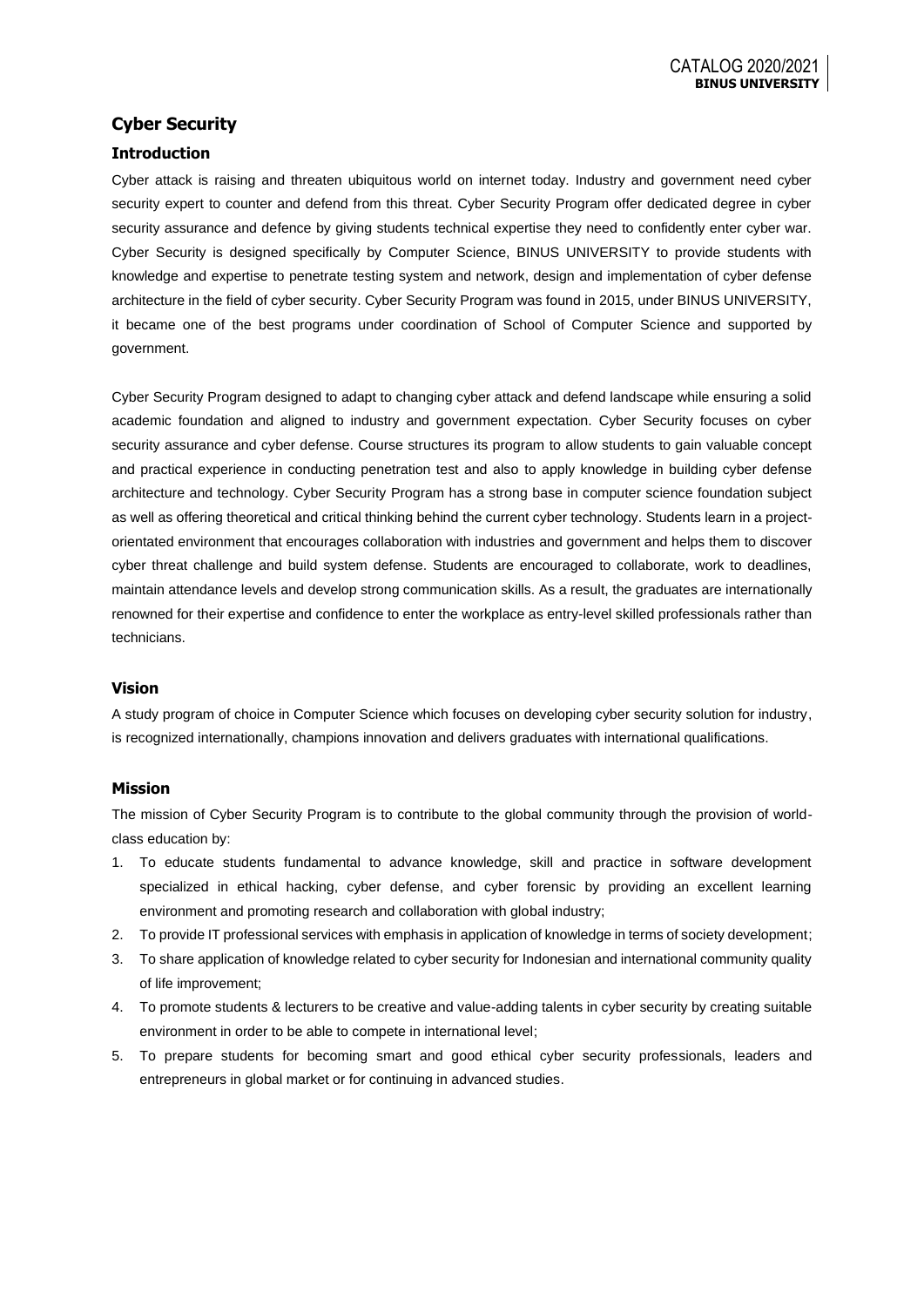# **Program Objective**

The objectives of the program are:

- 1. To provide students with a solid foundation of mathematical, algorithm principles, computer science knowledge and ethical that will be needed in IT practice;
- 2. To provide students with skills to apply design and development principles in the construction of software system applied in database technology, intelligence system, networking and multimedia development;
- 3. To prepare students with abilities to keep up-to-date with the latest Cyber Security trends, developments and industries;
- 4. To prepare students with abilities in problem solving and good communication skills to be able to work as an individual or in a team in an IT environment.

## **Student Outcomes**

After completing the study, graduates are:

- 1. Able to create software application design with the implementation of database system principal design to solve structured and semi-structured data;
- 2. Able to design software application solution based on problem analysis which can be solved with structured approach in informatics area;
- 3. Able to assess technology trend in informatics area to deliver alternative solution of software development;
- 4. Able to conduct penetration testing using appropriate method that suitable to targeted technology;
- 5. Able to evaluate system risk from identification result;
- 6. Able to make a guideline that optimize necessary improvement to close gaps;
- 7. Able to fix the weakness-system by cyber defense approach and technique;
- 8. Able to implement secure system with secure software engineering methodology;
- 9. Able to apply interdisciplinary knowledge and skills in developing alternative solutions for problem-solving.

### **Prospective Career of the Graduates**

After finishing the Program, the graduate of Cyber Security Program could follow a career as:

- 1. Penetration Tester
- 2. Secure Software Developer
- 3. Network Security Administrator
- 4. Information Security Analyst
- 5. Computer Security Architect
- 6. Cyber Intelligence Officer
- 7. Academician in cyber security (Lecturer, Trainer, Researcher)

### **Curriculum**

The present curriculum used in the Cyber Security Program has been developed in line with the National Curriculum. Also, the local content has been developed in line with the Computer Science Curriculum standard of ACM (Association for Computing Machinery), several local and foreign universities, national and international game industry (developer, publisher), up-to-date cyber attack and threat trends, so that the graduates of the Cyber Security Program are expected to be able to face cyber security challenge at both a national and international level. Generally, the subjects of the curriculum are divided into these following groups of subjects:

#### **Core Computer Science Group**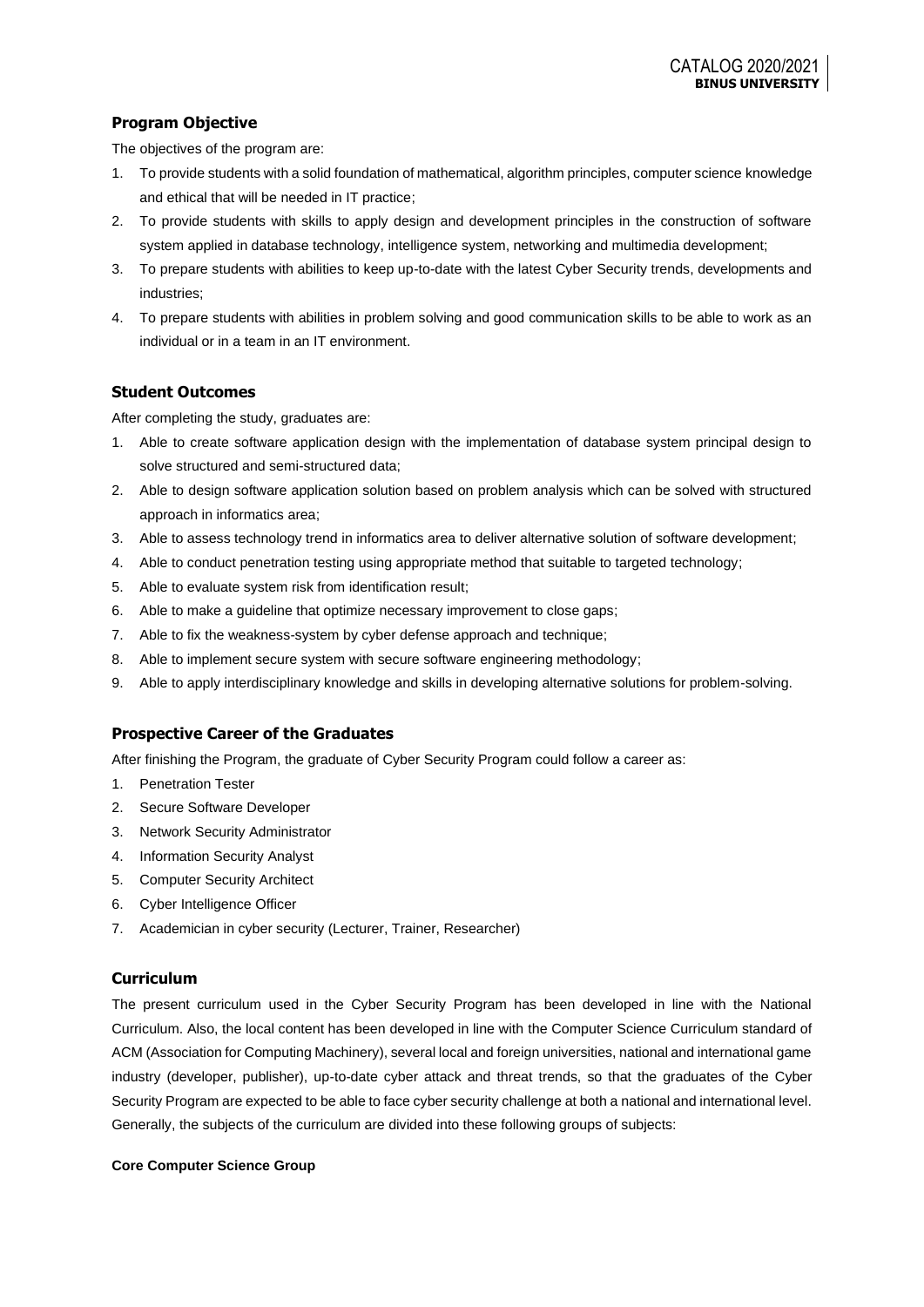The objective of this group is to provide grounding in Cyber Security Program through practice as well as applied theory which is required by business both now and in the future. The subjects that are included in this group are programming, algorithm design and analysis, software engineering, databases, computer graphs, interactive multimedia, computer and human interaction, operation system, Cyber Security Analysis, Secure Web Technology and Cyber Forensic.

#### **Science**

The objective of this group is to provide an understanding of mathematics as one of the principal foundations of computer science. Another objective is to give an understanding of scientific methodology (data collection, hypothesis, research methodology, analysis) in problem solving.

#### **Character Building Group (Professional Practices)**

The objective of this group is to develop the personal strengths of the student and to provide him or her with a professional character, professionalism in their field, management skills, oral and written communication skills, understanding of business ethic, ability to work as a team, and to develop a "Binusian" Character.

#### **The Field of Cyber Security Subject**

The objective of building the field of subject in Cyber Security is to give the students a solid foundation of secure software development skills and to introduce the specific skills needed for cyber security assurance and cyber defense. The students are expected to develop their skills and master the techniques which will allow them to conduct research for both their thesis and/or to continue their studies.

The field of Cyber Security subjects:

- 1. Network Security: to explore the various methodologies and techniques of penetration testing and defense in network technology.
- 2. System Defense: to explore the various methodologies and techniques of secure software engineering, secure computer network, and operating system.

All students of Cyber Security Program must follow these two fields to become Cyber Security graduates. The objective of these two fields is to provide the students with the knowledge and skills required by industry and government who want to defend their computer network and system.

| <b>Sem</b> | Code                                | <b>Course Name</b>                       | <b>SCU</b>     | Total |
|------------|-------------------------------------|------------------------------------------|----------------|-------|
|            | CHAR6013                            | Character Building: Pancasila            | 2              |       |
|            | <b>MATH6025</b>                     | <b>Discrete Mathematics</b>              | 4              |       |
|            | <b>MATH6030</b>                     | Linear Algebra                           | 2              |       |
|            | <b>COMP6047</b>                     | Algorithm and Programming                | 4/2            |       |
| 1          | COMP6542                            | <b>Computer Security Fundamental**</b>   | $\overline{2}$ | 20    |
|            | STAT6171                            | <b>Basic Statistics</b>                  | $\overline{2}$ |       |
|            | <b>English University Courses I</b> |                                          |                |       |
|            | <b>ENGL6128</b>                     | English in Focus                         | 2              |       |
|            | <b>ENGL6130</b>                     | <b>English for Business Presentation</b> | 2              |       |
| 2          | <b>CHAR6014</b>                     | Character Building: Kewarganegaraan      | 2              | 20    |

### **Course Structure**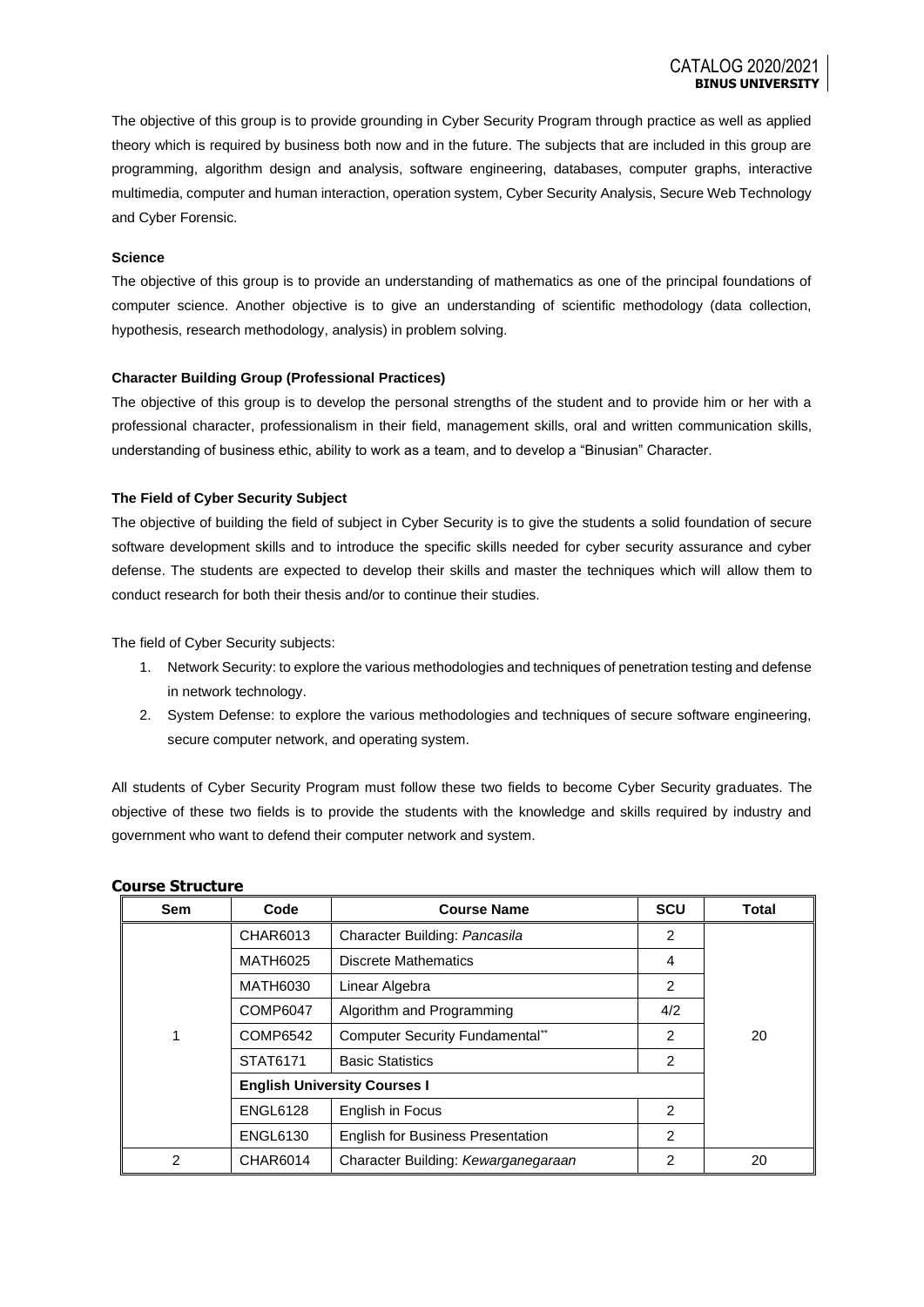| Sem            | Code                         | <b>Course Name</b>                           | <b>SCU</b>     | <b>Total</b>                 |
|----------------|------------------------------|----------------------------------------------|----------------|------------------------------|
|                | MATH6031                     | Calculus                                     | 4              |                              |
|                | <b>COMP6048</b>              | Data Structures <sup>*</sup>                 | 4/2            |                              |
|                | <b>ENTR6509</b>              | Entrepreneurship: Ideation                   | $\overline{2}$ |                              |
|                | <b>CPEN6098</b>              | <b>Computer Networks</b>                     | 2/2            |                              |
|                |                              | <b>English University Courses II</b>         |                |                              |
|                | <b>ENGL6129</b>              | English Savvy                                | $\overline{2}$ |                              |
|                | <b>ENGL6131</b>              | English for Written Business Communication   | 2              |                              |
|                | CHAR6015                     | Character Building: Agama                    | $\overline{2}$ |                              |
|                | COMP6639                     | Artificial Intelligence <sup>*&amp;***</sup> | 5              |                              |
| 3              | <b>COMP6544</b>              | Network Penetration Testing**                | 2/2            | 23                           |
|                | COMP6056                     | Program Design Methods                       | 4              |                              |
|                | COMP6062                     | <b>Compilation Techniques</b>                | 4              |                              |
|                | COMP6049                     | Algorithm Design and Analysis*               | 4              |                              |
|                | <b>LANG6027</b>              | Indonesian                                   | $\overline{2}$ |                              |
|                | COMP6693                     | Network Administration*&**                   | $\overline{2}$ |                              |
|                | ISYS6169                     | Database Systems                             | 4/2            |                              |
| 4              | <b>COMP6645</b>              | Software Engineering <sup>*&amp;***</sup>    | 5              | 23                           |
|                | COMP6549                     | Software Security*&**                        | $\overline{2}$ |                              |
|                | <b>LAWS6110</b>              | Cyber Law                                    | $\overline{2}$ |                              |
|                | <b>Free Electives</b>        |                                              | 4              |                              |
|                | <b>COMP6697</b>              | <b>Operating System</b>                      | $\overline{2}$ |                              |
|                | COMP6176                     | Human and Computer Interaction               | 2/2            |                              |
| 5              | <b>COMP6696</b>              | Research Methodology in Computer Science     | 2              | 14                           |
|                | <b>ENTR6511</b>              | Entrepreneurship: Market Validation          | $\overline{2}$ |                              |
|                | COMP6695                     | Secure Programming <sup>*&amp;**</sup>       | $\overline{2}$ |                              |
|                | <b>COMP6646</b>              | Computer Forensic <sup>*&amp;**</sup>        | $\overline{c}$ |                              |
| 6              |                              | <b>Enrichment Program I</b>                  |                | 20                           |
| $\overline{7}$ | <b>Enrichment Program II</b> |                                              | 20             | 20                           |
|                | <b>COMP6749</b>              | Pre-Thesis                                   | $\overline{2}$ |                              |
| 8              | <b>COMP6750</b>              | Thesis                                       | 4              | 6                            |
|                |                              |                                              |                | <b>TOTAL CREDITS 146 SCU</b> |

 *\*) This course is delivered in English*

*\*\*) Global Learning Systems Course*

*\*\*\*) Entrepreneurship Embedded*

### **English University Courses:**

- *-) For 1st Semester: English University Courses I, students with Binus University English Proficiency Test score less than 500 will take English in Focus, and student with test score greater than or equal to 500 will take English for Business Presentation.*
- *-) For 2nd Semester: English University Courses II, students with Binus University English Proficiency Test score less than 500 will take English Savvy, and students with test score greater than or equal to 500 will take English for Written Business Communication.*
- -) *Students must pass English Savvy with a minimum Grade of C*.

### **Enrichment Program I (6th Semester) & Enrichment Program II (7th Semester):**

-) *Student will take one of enrichment program tracks (off campus). See enrichment appendix for the tracks detail.*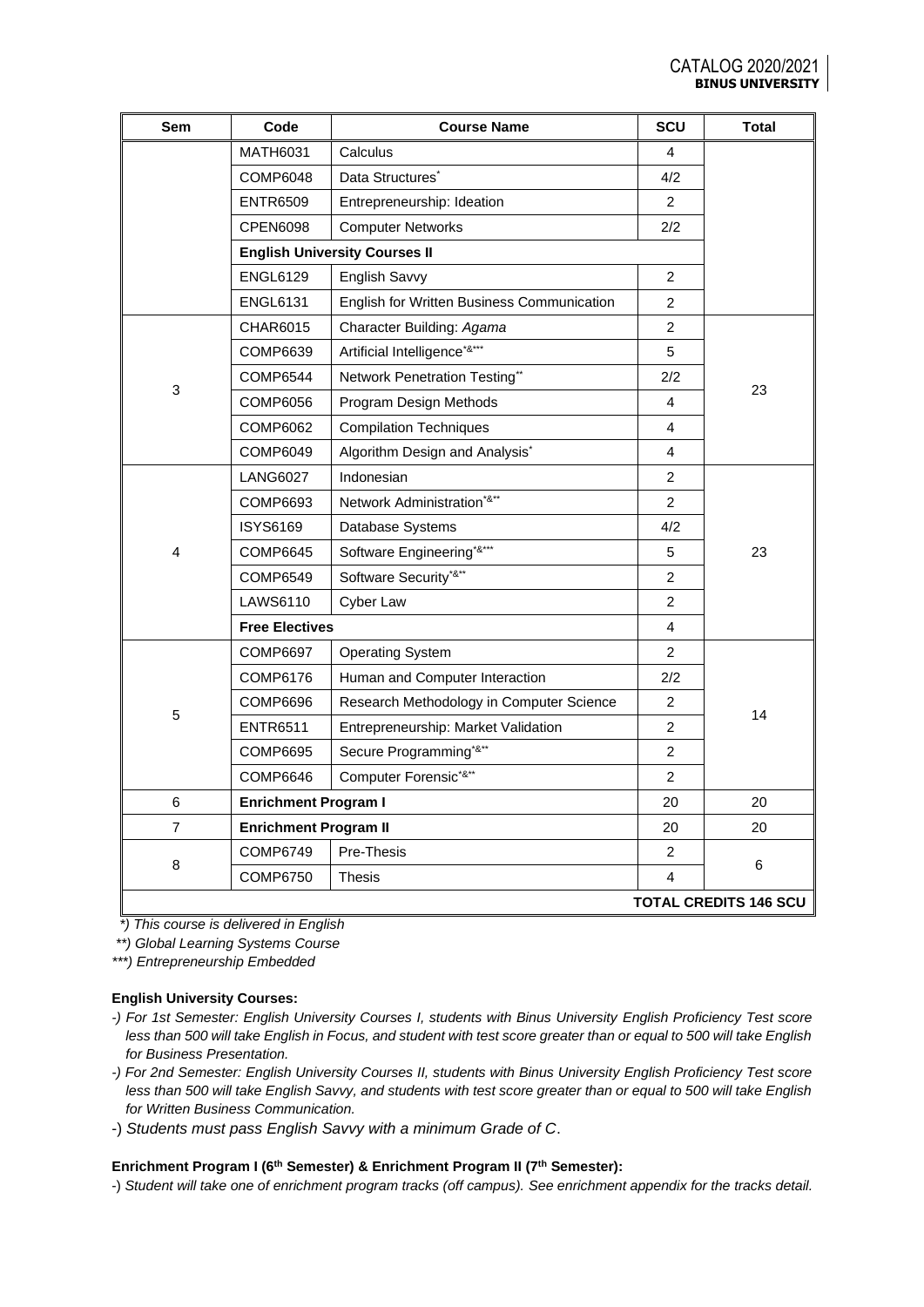| No             | <b>Course Owner</b><br><b>Department</b>    | <b>Course</b><br>Code | <b>Course Name</b>                                             | <b>SCU</b>     | <b>Semester</b> |
|----------------|---------------------------------------------|-----------------------|----------------------------------------------------------------|----------------|-----------------|
| 1              | <b>Business Creation</b>                    | <b>ENTR6580</b>       | <b>Digital Business</b><br>Transformation                      | $\overline{2}$ | 4               |
| 2              | <b>Business Creation</b>                    | <b>ENTR6582</b>       | <b>Business Strategy</b>                                       | $\overline{2}$ | 4               |
| 3              | <b>Business Management</b>                  | <b>MGMT6399</b>       | Fundamentals of Supply Chain<br>Management                     | 2              | 4               |
| 4              | <b>Business Management</b>                  | <b>MGMT6401</b>       | Digital Supply Chain<br>Management                             | 2              | 4               |
| 5              | <b>Business Management</b>                  | <b>MKTG6298</b>       | Service Marketing<br>Management                                | $\overline{2}$ | 4               |
| 6              | <b>Global Business</b><br>Management        | <b>MKTG6237</b>       | <b>Global Strategic Marketing:</b><br>Asia Pacific Perspective | 4              | 4               |
| $\overline{7}$ | <b>International Business</b><br>Management | <b>BUSS6162</b>       | <b>Market Entry Strategy</b>                                   | $\overline{2}$ | 4               |
| 8              | <b>International Business</b><br>Management | <b>BUSS6191</b>       | <b>Export-Import Management</b>                                | 2              | 4               |
| 9              | <b>International Business</b><br>Management | MGMT6369              | Corporate Strategy in<br><b>International Business</b>         | 2              | 4               |
| 10             | Management                                  | <b>BUSS6088</b>       | Current Issue in Business and<br>Technology                    | $\overline{2}$ | 4               |
| 11             | Management                                  | <b>BUSS6109</b>       | <b>Business Development</b>                                    | 4              | 4               |
| 12             | Management                                  | <b>BUSS6171</b>       | <b>Business Sustainability</b>                                 | 4              | 4               |
| 13             | Management                                  | <b>BUSS6173</b>       | Managing Innovation and<br>Knowledge                           | 4              | 4               |
| 14             | Management                                  | <b>ISYS6079</b>       | E-Business System                                              | 4              | 4               |
| 15             | Management                                  | <b>MGMT6196</b>       | Project Management                                             | 4              | 4               |
| 16             | Management                                  | <b>MGMT6276</b>       | Leadership & Managing<br>Human Capital in Organization         | 4              | 4               |
| 17             | Management                                  | <b>MGMT6371</b>       | Human Resources Analytics                                      | 4              | 4               |
| 18             | Management                                  | MGMT6374              | Analysis on E-Business<br>Investment                           | 4              | 4               |
| 19             | Management                                  | <b>MGMT6375</b>       | Organizational Learning                                        | 4              | 4               |
| 20             | Accounting                                  | ACCT6353              | Management Information<br>System                               | $\overline{2}$ | 4               |
| 21             | Accounting                                  | <b>ACCT6358</b>       | Management Audit                                               | $\overline{4}$ | 4               |
| 22             | Accountina                                  | <b>ACCT7141</b>       | <b>Accounting Information System</b><br>and Internal Control   | 2/2            | 4               |
| 23             | Accounting                                  | <b>TAXN6050</b>       | Sales Tax and Customs                                          | 2              | 4               |
| 24             | Accounting Bekasi                           | <b>ACCT6382</b>       | Business Process Analysis and<br>Solution                      | 2              | 4               |
| 25             | Accounting Bekasi                           | <b>ACCT6397</b>       | <b>ERP Fundamental</b>                                         | 2/2            | 4               |
| 26             | Marketing<br>Communication                  | COMM6435              | Global Consumer Behavior                                       | $\overline{2}$ | 4               |
| 27             | Marketing<br>Communication                  | COMM6510              | Reportage & Interview<br>Technique                             | 2/2            | 4               |
| 28             | Marketing<br>Communication                  | COMM6533              | Creative Program Design                                        | 2/2            | 4               |
| 29             | Marketing<br>Communication                  | COMM6540              | <b>Communication &amp; Public</b><br>Affairs                   | 2              | 4               |
| 30             | Tourism                                     | <b>TRSM6142</b>       | Event Management                                               | 4              | 4               |
| 31             | Tourism                                     | <b>TRSM6204</b>       | Heritage Tourism                                               | 4              | 4               |
| 32             | Architecture                                | <b>ARCH6054</b>       | <b>Interior Design Principles</b>                              | $\overline{2}$ | 4               |
| 33             | Architecture                                | <b>ARCH6059</b>       | <b>Building Material Knowledge</b>                             | $\overline{a}$ | 4               |

## **Appendix: Free Electives (4 th Semester)**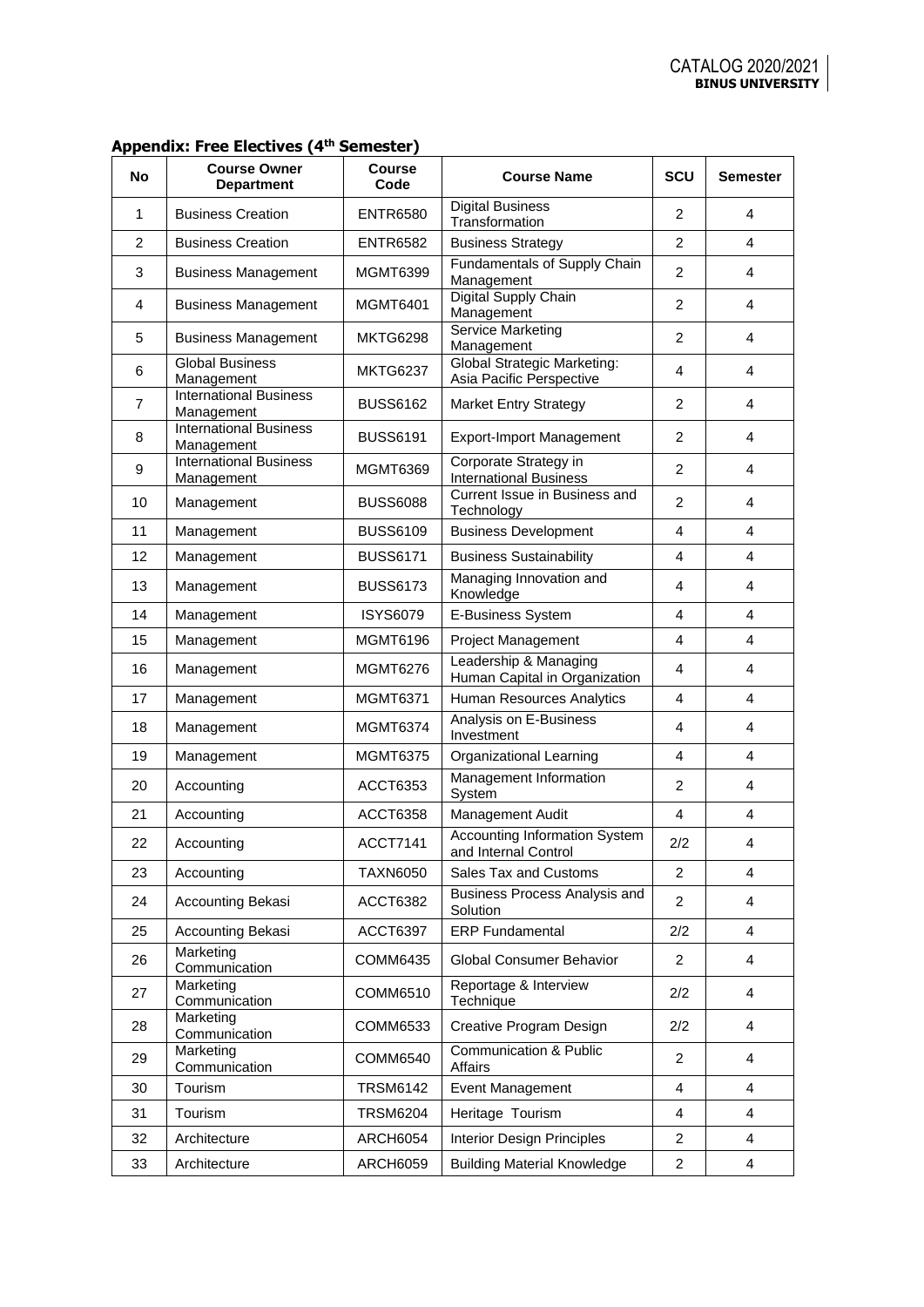| <b>No</b> | <b>Course Owner</b><br><b>Department</b> | Course<br>Code  | <b>Course Name</b>                                                                | SCU            | <b>Semester</b> |
|-----------|------------------------------------------|-----------------|-----------------------------------------------------------------------------------|----------------|-----------------|
| 34        | Food Tech                                | FOOD6073        | <b>Current Issues in Food</b><br>Technology                                       | $\overline{2}$ | 4               |
| 35        | Industrial Engineering                   | <b>ISYE6041</b> | <b>Engineering Economy</b>                                                        | $\overline{2}$ | 4               |
| 36        | Industrial Engineering                   | <b>ISYE6113</b> | Leadership & Organizational<br>Behavior                                           | $\overline{2}$ | 4               |
| 37        | Industrial Engineering                   | <b>ISYE6181</b> | System Engineering & Analysis                                                     | $\overline{2}$ | 4               |
| 38        | <b>Business Law</b>                      | <b>LAWS6017</b> | <b>Intellectual Property Rights</b>                                               | 4              | 4               |
| 39        | <b>Business Law</b>                      | <b>LAWS6159</b> | Legal Aspect in Business                                                          | $\overline{2}$ | 4               |
| 40        | <b>Business Law</b>                      | <b>LAWS6168</b> | Banking-Financial Law &<br><b>Islamic Business Law</b>                            | 4              | 4               |
| 41        | <b>Business Law</b>                      | <b>LAWS6169</b> | Capital Market, Legal Audit, &<br>Due Deligence                                   | 4              | 4               |
| 42        | <b>Business Law</b>                      | LAWS6170        | <b>Investment Law</b>                                                             | 2              | 4               |
| 43        | <b>Business Law</b>                      | <b>LAWS6171</b> | <b>Business Competition &amp;</b><br><b>Consumer Protection Law</b>               | $\overline{2}$ | 4               |
| 44        | <b>Business Law</b>                      | <b>LAWS6181</b> | <b>Industrial Relations &amp;</b><br>Alternative Dispute Resolution               | $\overline{2}$ | 4               |
| 45        | Chinese Literature                       | <b>CHIN6157</b> | <b>Chinese Business for Etiquette</b><br>(Beginner)                               | 4              | 4               |
| 46        | <b>Chinese Literature</b>                | <b>CHIN6158</b> | Chinese Business in Daily<br>Communication                                        | 4              | 4               |
| 47        | <b>Chinese Literature</b>                | <b>CHIN6159</b> | <b>Chinese Character Writing</b>                                                  | $\overline{2}$ | 4               |
| 48        | <b>English Literature</b>                | <b>ENGL6169</b> | English for Professionals                                                         | $\overline{2}$ | 4               |
| 49        | <b>International Relations</b>           | <b>INTR6143</b> | <b>ASEAN Community: Security,</b><br>Economic, and Socio Cultural<br>Aspects      | 4              | 4               |
| 50        | <b>International Relations</b>           | <b>INTR6144</b> | Contemporary Issues in<br><b>European Society</b>                                 | $\overline{2}$ | 4               |
| 51        | <b>International Relations</b>           | <b>INTR6145</b> | Contemporary Issues in<br>American Society                                        | $\overline{2}$ | 4               |
| 52        | <b>International Relations</b>           | <b>INTR6146</b> | Contemporary Issues in East<br><b>Asian Society</b>                               | 2              | 4               |
| 53        | <b>International Relations</b>           | <b>INTR6147</b> | Contemporary Issues in<br>African and Middle Eastern<br>Societies                 | 2              | 4               |
| 54        | <b>International Relations</b>           | <b>INTR6148</b> | <b>Multinational Corporations</b><br>Global Strategy and Social<br>Responsibility | 2/2            | 4               |
| 55        | <b>International Relations</b>           | <b>INTR8043</b> | International Media and State<br>Role                                             | 4              | 4               |
| 56        | Primary Teacher<br>Education             | <b>EDUC6015</b> | <b>Educational Research</b><br>Methodology                                        | 4              | 4               |
| 57        | <b>Primary Teacher</b><br>Education      | <b>EDUC6018</b> | Micro Teaching                                                                    | 4              | 4               |
| 58        | Primary Teacher<br>Education             | <b>EDUC6063</b> | English for Academic Purposes                                                     | $\overline{2}$ | 4               |
| 59        | Psychology                               | <b>PSYC6124</b> | Psychology of Early Childhood<br>Education                                        | 4              | 4               |
| 60        | Psychology                               | <b>PSYC6125</b> | Psychology of Special Needs<br>Education                                          | 4              | 4               |
| 61        | Psychology                               | <b>PSYC6130</b> | Human Performance<br>Technology                                                   | 4              | 4               |
| 62        | Psychology                               | <b>PSYC6145</b> | Urban Psychology                                                                  | 4              | 4               |
| 63        | Game Application &<br>Technology         | GAME6082        | Game Animation                                                                    | $\overline{c}$ | 4               |
| 64        | <b>Computer Science</b>                  | COMP6231        | Human and Computer<br>Interaction                                                 | 2/2            | 4               |
| 65        | <b>Computer Science</b>                  | <b>COMP6745</b> | Machine Learning                                                                  | $\overline{2}$ | 4               |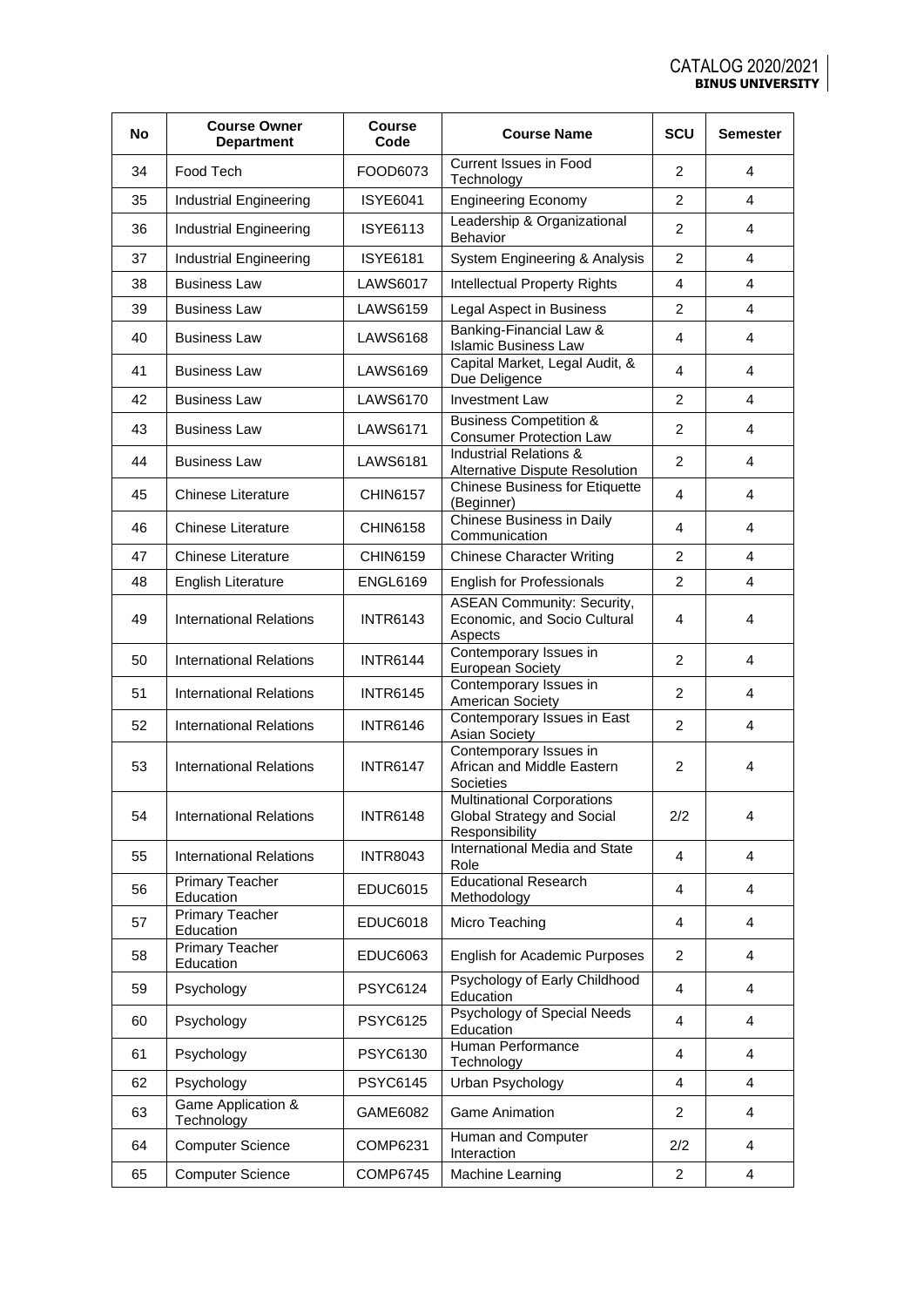| No | <b>Course Owner</b><br><b>Department</b>  | Course<br>Code  | <b>Course Name</b>                                               | SCU            | <b>Semester</b> |
|----|-------------------------------------------|-----------------|------------------------------------------------------------------|----------------|-----------------|
| 66 | <b>Computer Science</b>                   | <b>COMP7084</b> | Multimedia Systems                                               | 2/1            | 4               |
| 67 | <b>Computer Science</b>                   | <b>ISYS6211</b> | Web Based Application<br>Development                             | 2/2            | 4               |
| 68 | Animation                                 | <b>DSGN6692</b> | <b>Character Animation</b>                                       | 4              | 4               |
| 69 | Animation                                 | <b>DSGN6693</b> | <b>Motion Graphic</b>                                            | 4              | 4               |
| 70 | Animation                                 | <b>DSGN6694</b> | Visual Effect (VFX)                                              | $\overline{4}$ | 4               |
| 71 | Animation                                 | <b>DSGN6695</b> | <b>Asset Creation</b>                                            | 4              | 4               |
| 72 | <b>Creative Advertising</b>               | <b>DSGN6671</b> | Creative Writing for<br>Commercials                              | 4              | 4               |
| 73 | <b>Creative Advertising</b>               | <b>MDIA6046</b> | Audio Visual (Pre Production<br>and Production)                  | 4              | 4               |
| 74 | <b>Creative Advertising</b>               | <b>DSGN6661</b> | Photography                                                      | 4              | 4               |
| 75 | <b>Creative Advertising</b>               | <b>DSGN6732</b> | Photography                                                      | 4              | 4               |
| 76 | <b>Creative Advertising</b>               | <b>DSGN6651</b> | Photography                                                      | 4              | 4               |
| 77 | Film                                      | <b>FILM6026</b> | History of Indonesian Cinema                                     | 2              | 4               |
| 78 | <b>Film</b>                               | <b>FILM6027</b> | <b>Film Theories</b>                                             | $\overline{4}$ | 4               |
| 79 | Film                                      | <b>FILM6080</b> | Southeast Asian Cinema &<br>Popular Culture                      | 4              | 4               |
| 80 | New Media                                 | <b>DSGN6743</b> | <b>Digital Graphic Reproduction</b>                              | 4              | 4               |
| 81 | Interior Design                           | <b>DSGN6608</b> | Interior Design and culture                                      | 2              | 4               |
| 82 | <b>Interior Design</b>                    | <b>DSGN6611</b> | Business in Interior Design                                      | $\overline{2}$ | 4               |
| 83 | <b>Interior Design</b>                    | <b>DSGN6886</b> | Rendering and Presentation<br>Techniques                         | 2              | 4               |
| 84 | <b>Business Information</b><br>Technology | <b>ISYS6574</b> | <b>Information Retrieval</b>                                     | 4              | 4               |
| 85 | <b>Business Information</b><br>Technology | <b>ISYS6577</b> | Machine Learning &<br>Foundations                                | 2              | 4               |
| 86 | <b>Business Information</b><br>Technology | <b>ISYS6606</b> | <b>Smart Application</b>                                         | 2              | 4               |
| 87 | <b>Information Systems</b>                | <b>BUSS6043</b> | Introduction to E-Business                                       | 4              | 4               |
| 88 | <b>Information Systems</b>                | <b>ISYS6016</b> | Social Media Fundamental                                         | $\overline{c}$ | 4               |
| 89 | <b>Information Systems</b>                | <b>ISYS6084</b> | Database                                                         | 2/2            | 4               |
| 90 | Information Systems                       | ISYS6203        | Mobile Application<br>Development                                | 2/2            | 4               |
| 91 | <b>Information Systems</b>                | ISYS6210        | Data Visualization                                               | $\overline{2}$ | 4               |
| 92 | <b>Information Systems</b>                | <b>ISYS6280</b> | Database Systems                                                 | 4/2            | 4               |
| 93 | <b>Information Systems</b>                | <b>ISYS6284</b> | Analytical Information System                                    | 4              | 4               |
| 94 | <b>Information Systems</b>                | <b>ISYS6285</b> | Digital and New Media                                            | $\overline{2}$ | 4               |
| 95 | <b>Information Systems</b>                | <b>ISYS6442</b> | Applied ERP: Fundamental                                         | 4              | 4               |
| 96 | Information Systems                       | <b>ISYS6478</b> | Research Methods in<br><b>Information Systems</b>                | $\overline{2}$ | 4               |
| 97 | <b>Information Systems</b>                | <b>ISYS6567</b> | Applied Database: Database<br>Programming With SQL and<br>PL/SQL | 4              | 4               |
| 98 | Information Systems                       | <b>ISYS6594</b> | Coding for Finance                                               | $\overline{2}$ | 4               |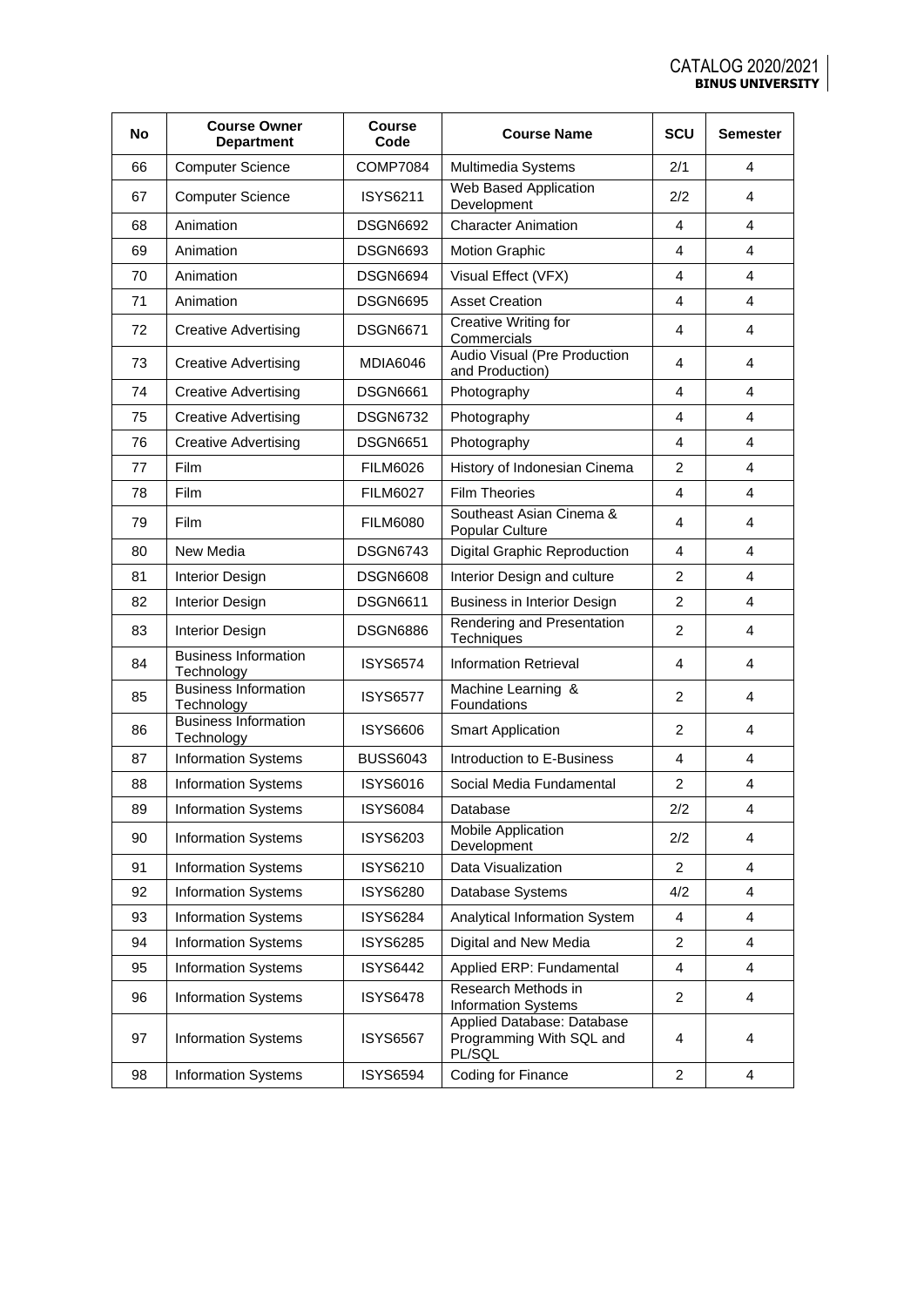## **Enrichment Track Scheme**

|                |                                               |           |              | Semester 6   |           | Semester 7   |              |           |    |              |              |     |
|----------------|-----------------------------------------------|-----------|--------------|--------------|-----------|--------------|--------------|-----------|----|--------------|--------------|-----|
| <b>Track</b>   | IN                                            | <b>RS</b> | <b>EN</b>    | CD           | <b>SA</b> | etc          | IN           | <b>RS</b> | EN | CD           | <b>SA</b>    | etc |
| 1              | $\mathsf{V}$                                  |           |              |              |           |              | $\mathsf{v}$ |           |    |              |              |     |
| $\overline{c}$ |                                               | v         |              |              |           |              |              | v         |    |              |              |     |
| 3              |                                               |           | $\mathsf{V}$ |              |           |              |              |           | v  |              |              |     |
| 4              |                                               |           |              | $\mathsf{V}$ |           |              | $\mathsf{v}$ |           |    |              |              |     |
| 5              |                                               |           |              | $\mathsf{V}$ |           |              |              |           |    | v            |              |     |
| 6              |                                               |           |              | $\mathsf{V}$ |           |              |              |           |    |              | $\mathsf{V}$ |     |
| $\overline{7}$ |                                               |           |              |              | $\vee$    |              | $\mathsf{v}$ |           |    |              |              |     |
| 8              |                                               |           |              |              | $\vee$    |              |              |           |    | $\mathsf{v}$ |              |     |
| 9              |                                               |           |              |              | $\vee$    |              |              |           |    |              | $\mathsf{V}$ |     |
| 10             |                                               |           |              |              |           | $\vee$       | $\mathsf{v}$ |           |    |              |              |     |
| 11             |                                               |           |              |              |           | $\mathsf{v}$ |              |           |    | $\mathsf{v}$ |              |     |
| 12             |                                               |           |              |              |           | $\mathsf{v}$ |              |           |    |              | $\mathsf{V}$ |     |
| Notes:         |                                               |           |              |              |           |              |              |           |    |              |              |     |
| IN             | : Internship<br>: Community Development<br>CD |           |              |              |           |              |              |           |    |              |              |     |

RS : Research

EN : Entrepreneurship

**Enrichment Internship Track**

SA : Study Abroad

etc : Study Program Special Purposes

### **Notes:**

Student will take one of enrichment program tracks

Students who failed in Enrichment Program I can retake with the same track or change into another track. As for Enrichment Program II, student who failed with Internship, Research, Community Development, and Study Abroad track on Enrichment Program II, can retake with the same track or change into another track. However students who take **Entrepreneurship** track on Enrichment Program II, should **retake with another track**.

| Code                         | <b>Course Name</b>                                        | <b>SCU</b> | Total |  |
|------------------------------|-----------------------------------------------------------|------------|-------|--|
| <b>Enrichment Program I</b>  |                                                           |            |       |  |
| COMP6561                     | Industrial Experience in Cyber Security Domain            | 8          | 20    |  |
| <b>COMP6758</b>              | <b>Cyber Security Practice in Industrial Experience</b>   | 8          |       |  |
| <b>COMP6698</b>              | <b>EES in Cyber Security Industry</b>                     | 4          |       |  |
| <b>Enrichment Program II</b> |                                                           |            |       |  |
| COMP6564                     | Professional Experience in Cyber Security Domain          | 8          | 20    |  |
| <b>COMP6759</b>              | <b>Cyber Security Practice in Professional Experience</b> | 8          |       |  |
| COMP6566                     | Professional Development in Cyber Security Industry       | 4          |       |  |

## **Enrichment Entrepreneurship Track**

| Code                         | <b>Course Name</b>                                     | <b>SCU</b> | Total |  |
|------------------------------|--------------------------------------------------------|------------|-------|--|
| <b>Enrichment Program I</b>  |                                                        |            |       |  |
| <b>ENTR6649</b>              | New Venture Initiation in Cyber Security               | 8          |       |  |
| <b>ENTR6650</b>              | <b>Product Development Process in Cyber Security</b>   | 8          | 20    |  |
| <b>ENTR6540</b>              | <b>EES Cyber Security Professional in New Business</b> | 4          |       |  |
| <b>Enrichment Program II</b> |                                                        |            |       |  |
| <b>ENTR6651</b>              | Product Launching in Cyber Security                    | 8          | 20    |  |
| <b>ENTR6652</b>              | <b>Business Development in Cyber Security</b>          | 8          |       |  |
| <b>ENTR6540</b>              | <b>EES Cyber Security Professional in New Business</b> | 4          |       |  |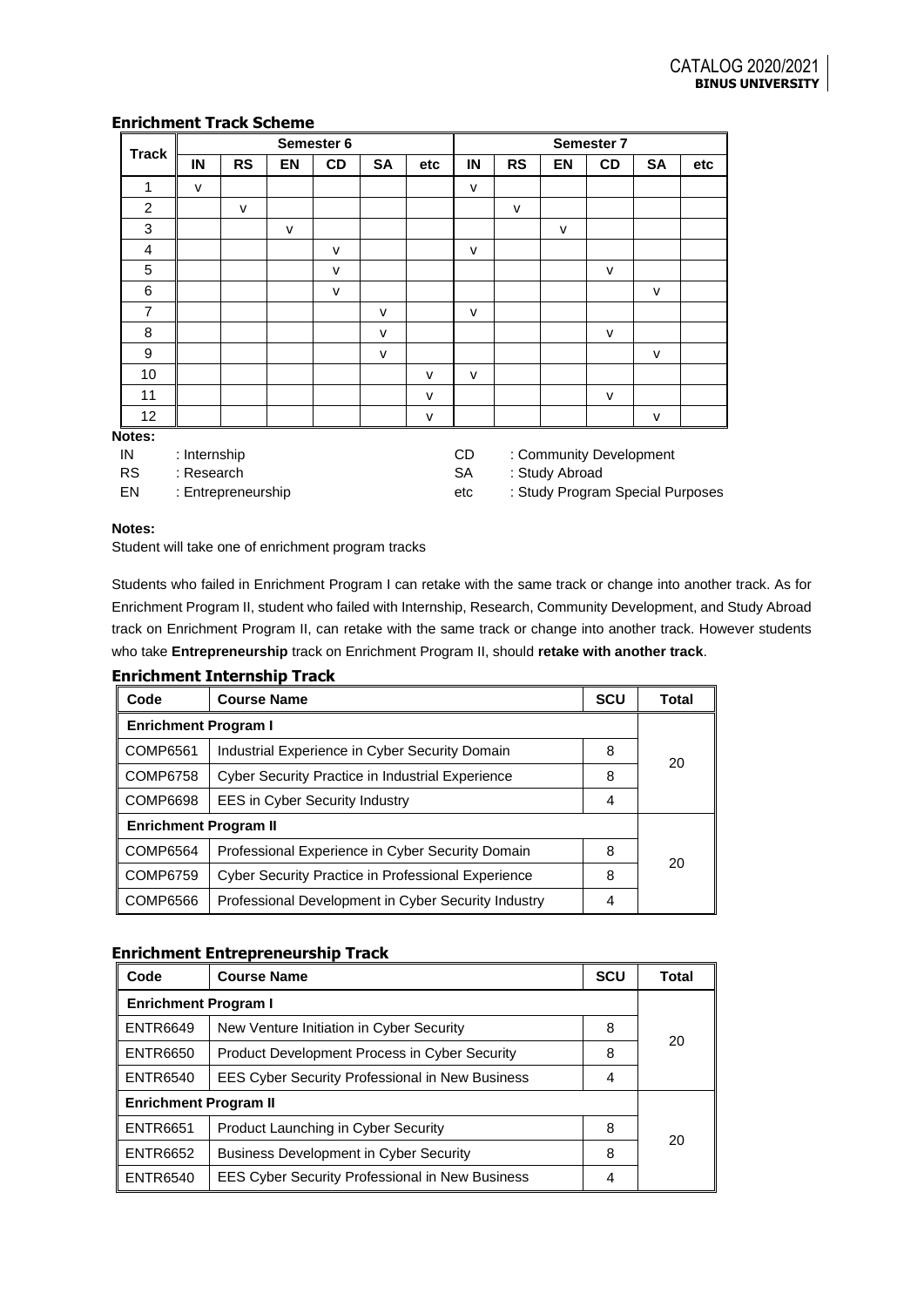| Code                         | <b>Course Name</b>                                    | <b>SCU</b> | Total |  |  |
|------------------------------|-------------------------------------------------------|------------|-------|--|--|
| <b>Enrichment Program I</b>  |                                                       |            |       |  |  |
| <b>RSCH6212</b>              | Research Experience I                                 | 8          | 20    |  |  |
| <b>RSCH6528</b>              | Scientific Writing I in Cyber Security                | 8          |       |  |  |
| <b>RSCH6458</b>              | Global EES I in Cyber Security Research Project Team  | 4          |       |  |  |
| <b>Enrichment Program II</b> |                                                       |            |       |  |  |
| <b>RSCH6216</b>              | Research Experience II                                | 8          |       |  |  |
| <b>RSCH6529</b>              | Scientific Writing II in Cyber Security               | 8          | 20    |  |  |
| <b>RSCH6171</b>              | Global EES II in Cyber Security Research Project Team | 4          |       |  |  |

## **Enrichment Research Track**

## **Enrichment Community Development Track**

| Code                         | <b>Course Name</b>                                                         | <b>SCU</b> | Total |  |  |
|------------------------------|----------------------------------------------------------------------------|------------|-------|--|--|
| <b>Enrichment Program I</b>  |                                                                            |            |       |  |  |
| <b>CMDV6126</b>              | Community Outreach Project Implementation                                  | 8          |       |  |  |
| <b>CMDV6310</b>              | Community Outreach Cyber Security Project Design                           | 8          | 20    |  |  |
| <b>CMDV6257</b>              | <b>Employability and Entrepreneurial Skills in Cyber Security</b><br>Field | 4          |       |  |  |
| <b>Enrichment Program II</b> |                                                                            |            |       |  |  |
| <b>CMDV6140</b>              | <b>Community Development Project Implementation</b>                        | 8          |       |  |  |
| <b>CMDV6311</b>              | Community Development Cyber Security Project Design                        | 8          | 20    |  |  |
| <b>CMDV6090</b>              | Employability and Entreprenuerial Skills in Cyber Security<br>Field        | 4          |       |  |  |

# **Enrichment Study Abroad Track**

| Code                                    | <b>Course Name</b>                  | <b>SCU</b>     | <b>Total</b> |  |
|-----------------------------------------|-------------------------------------|----------------|--------------|--|
| Elective courses list for study abroad* |                                     |                |              |  |
| <b>Enrichment Program I</b>             |                                     |                |              |  |
| GLOB6005                                | Elective Course for Study Abroad 1  | 4              |              |  |
| GLOB6006                                | Elective Course for Study Abroad 2  | 4              |              |  |
| GLOB6007                                | Elective Course for Study Abroad 3  | 4              |              |  |
| GLOB6008                                | Elective Course for Study Abroad 4  | 4              |              |  |
| GLOB6009                                | Elective Course for Study Abroad 5  | $\mathcal{P}$  |              |  |
| GLOB6010                                | Elective Course for Study Abroad 6  | 2              | 20           |  |
| GLOB6011                                | Elective Course for Study Abroad 7  | $\overline{c}$ |              |  |
| GLOB6012                                | Elective Course for Study Abroad 8  | $\mathcal{P}$  |              |  |
| GLOB6013                                | Elective Course for Study Abroad 9  | $\mathcal{P}$  |              |  |
| GLOB6014                                | Elective Course for Study Abroad 10 | $\mathfrak{p}$ |              |  |
| GLOB6015                                | Elective Course for Study Abroad 11 | $\overline{2}$ |              |  |
| GLOB6016                                | Elective Course for Study Abroad 12 | $\overline{c}$ |              |  |
| GLOB6251                                | Elective Course for Study Abroad 29 | 4              |              |  |
|                                         | <b>Enrichment Program II</b>        |                |              |  |